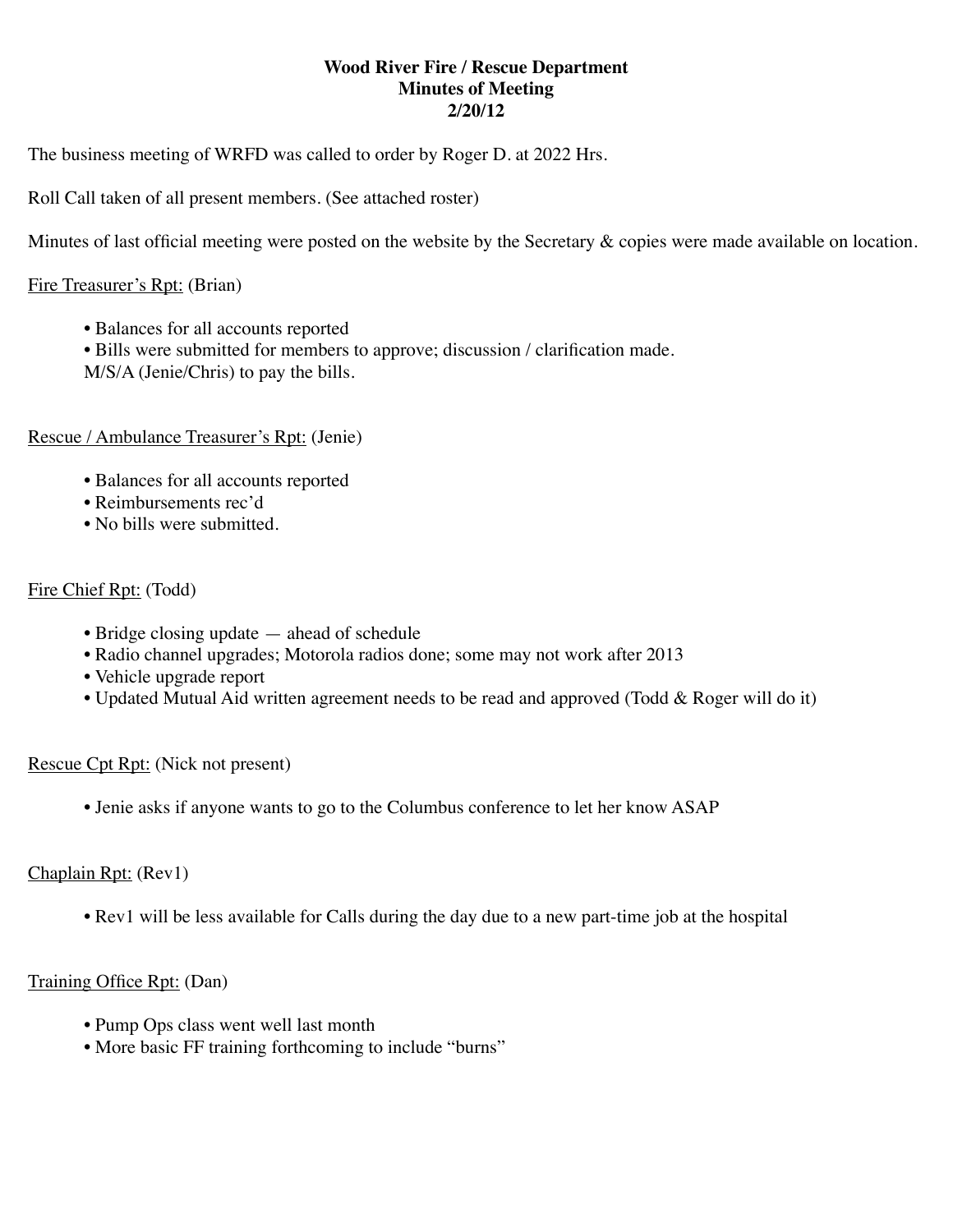## Safety Officer Rpt: (Neal)

- Asked if any fire gear needs to be looked at for safety
- Good training builds good safety

## Fire Prevention: (Jenie)

• Waiting for smoke alarms to be delivered and flyer to be published

# EMS Billing Rpt: (Julie)

- Fire Billing was discussed its important to file a Fire Report so a fire billing can be submitted
- Fire billing can now be submitted (signed) by FD Officers (Todd/Roger)

# Committee Rpts:

• Dance (Brian): update submitted

# Old Business:

• Maint. Position previously considered is on hold due to no funds available (a long explanation was submitted by Todd and Roger)

- Treadmill: Neal's option fell thru / wait for another opportunity [See New Business]
- Radios in Vehicles: upgrade submitted; WR60 & WR32 got new radios purchased by Todd. Some vehicles need tactical hand-held radios. **M/S/A** *(Brian/Nate)* to approve purchase of more radio (7 mobiles; 4 hand held) up to \$3500 (money to come out of proceeds from Dance)

• Replacement jackets [black-yellow 511 brand] were discussed again; **M/S/A** (Rev1/Chris) to order for active members only (TBD by officers)

# New Business:

- Treadmill; **M/S/A** *(Todd/Dale)* to purchase one for up to 2k; discussion followed
- A request for mileage reimbursement was submitted by Dick Smithson for training related travel; **M/S/A** *(Todd/Neal)* to reimburse Dick \$250 for the entire class period.
- Room Request submitted for March 4 (9:30 til Noon); **M/S/A** *(Matt/Neal)*
- App for membership submitted: Bart Robinson temp membership while bridges being worked on; he is south of the river can help there in case of fire; **M/S/A** *(Matt/Nate)*
- Room Request submitted for March 26 (9:30 til Noon); M/S/A (Matt/Jenie)

# Announcements:

- Fire Fighters Fellowship on Wednesday at 2030 Hrs
- Fire School: 18-20 May; check out classes (registration starts March 12th)